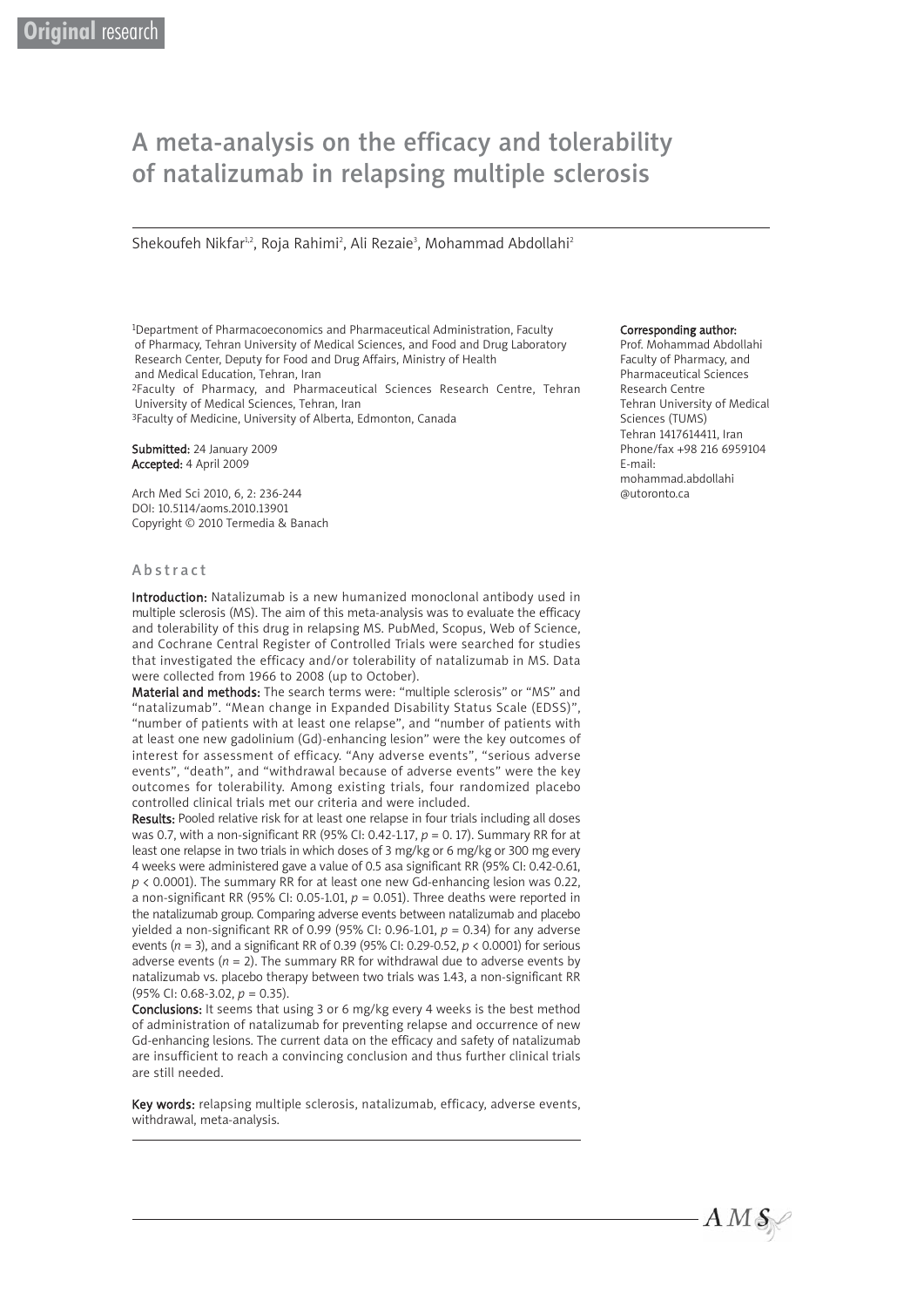## Introduction

Multiple sclerosis (MS) is a chronic autoimmune inflammatory disease of the central nervous system. Although the exact aetiology of MS remains unclear, it is likely caused by dysregulation of the immune system leading to injury of the nervous system which is triggered through a multifactorial pathway of genetic predisposition and environmental triggers (e.g. geographic latitude, vitamin D deficiency, viruses, and smoking) [1, 2]. With an age onset of 20-40, overall incidence rate of MS is 3.6 cases per 100,000 person-years in women and 2.0 in men [3].

Several therapeutic options are available for MS including interferon beta, glatiramer acetate, immunomodulators, mitoxantrone, and monoclonal antibodies (MAbs). The MAbs, as monospecific antibodies against certain pro inflammatory/ inflammatory molecules, are currently used in many autoimmune disorders and have shown great potential for treatment of MS [4].

The  $\alpha$ 4 $\beta$ 1 integrin is a cell adhesion molecule on the surface of lymphocytes and monocytes that mediates adherence and migration of leukocytes through the blood brain barrier. Natalizumab, a humanized monoclonal antibody, binds to  $\alpha$ 4 integrins and inhibits the integrin-induced inflammatory pathway [5, 6].

Following Food and Drug Administration (FDA) approval of natalizumab for treatment of MS in November 2004, it was withdrawn from the market in February 2005 because two patients who received natalizumab in combination with interferon-β1a developed progressive multifocal leukoencephalopathy (PML) with one death [7, 8]. Natalizumab was conditionally re-approved in June 2006 after no additional cases of PML were reported. Current guidelines recommend reserving natalizumab for patients with aggressive initial presentation or refractory to other therapies. In addition, use of natalizumab in combination with interferon is discouraged [9].

Until this time, no meta-analysis on the efficacy and/or tolerability of natalizumab in relapsing MS has been conducted. In the present work, by evaluating all randomized controlled trials a metaanalysis was conducted to reach a better conclusion about the efficacy and tolerability of this new promising medication for MS.

#### Material and methods

# Data sources

PubMed, Scopus, Web of Science, and Cochrane Central Register of Controlled Trials were searched for studies investigated the efficacy and/or tolerability of natalizumab in multiple sclerosis. Data were collected from 1966 to 2008 (up to October). The search terms were: "multiple sclerosis" or "MS"

and "natalizumab". The language was restricted to English. The reference list from retrieved articles was also reviewed for additional applicable studies.

## Study selection

Controlled trials investigating the efficacy and/or tolerability of natalizumab in patients with MS were considered. "Mean change in Expanded Disability Status Scale (EDSS)", "number of patients with at least one relapse", and "number of patients with at least one new gadolinium (Gd)-enhancing lesion" were the key outcomes of interest for assessment of efficacy. "Any adverse events", "serious adverse events", "death", and "withdrawal because of adverse events" were the key outcomes for tolerability. We evaluated all published studies as well as abstracts presented at meetings. Three reviewers independently examined the title and abstract of each article to eliminate duplicates, reviews, case studies, and uncontrolled trials. Trials were disqualified if they were not placebo-controlled or their outcomes did not consider efficacy or tolerability. The reviewers independently extracted data on patients' characteristics, therapeutic regimens, dosage, trial duration, and outcome measures. Disagreements, if any, were resolved by consensus.

# Assessment of trial quality

Jadad score, which evaluates studies based on their description of randomization, blinding, and dropouts (withdrawals), was used to assess the methodological quality of the trials [10]. The quality scale ranges from 0 to 5 points with a low quality report of score 2 or less and a high quality report of score at least 3.

#### Statistical analysis

Data from selected studies were extracted in the form of  $2 \times 2$  tables. All included studies were weighted and pooled. The data were analysed using StatsDirect (2.7.2). Relative risk (RR) and 95% confidence intervals (95% CI) were calculated using Mantel-Haenszel and DerSimonian-Laird methods. The Cochran Q test was used to test for heterogeneity. The event rate in the experimental (intervention) group against the event rate in the control group was demonstrated using L'Abbe plot as an aid to explore the heterogeneity of effect estimates. Funnel plots were used as an indicator for publication bias.

# Results

The electronic searches yielded 1547 items: 241 from PubMed, 20 from Cochrane Central, 446 from Web of Science, and 840 from Scopus. Of those,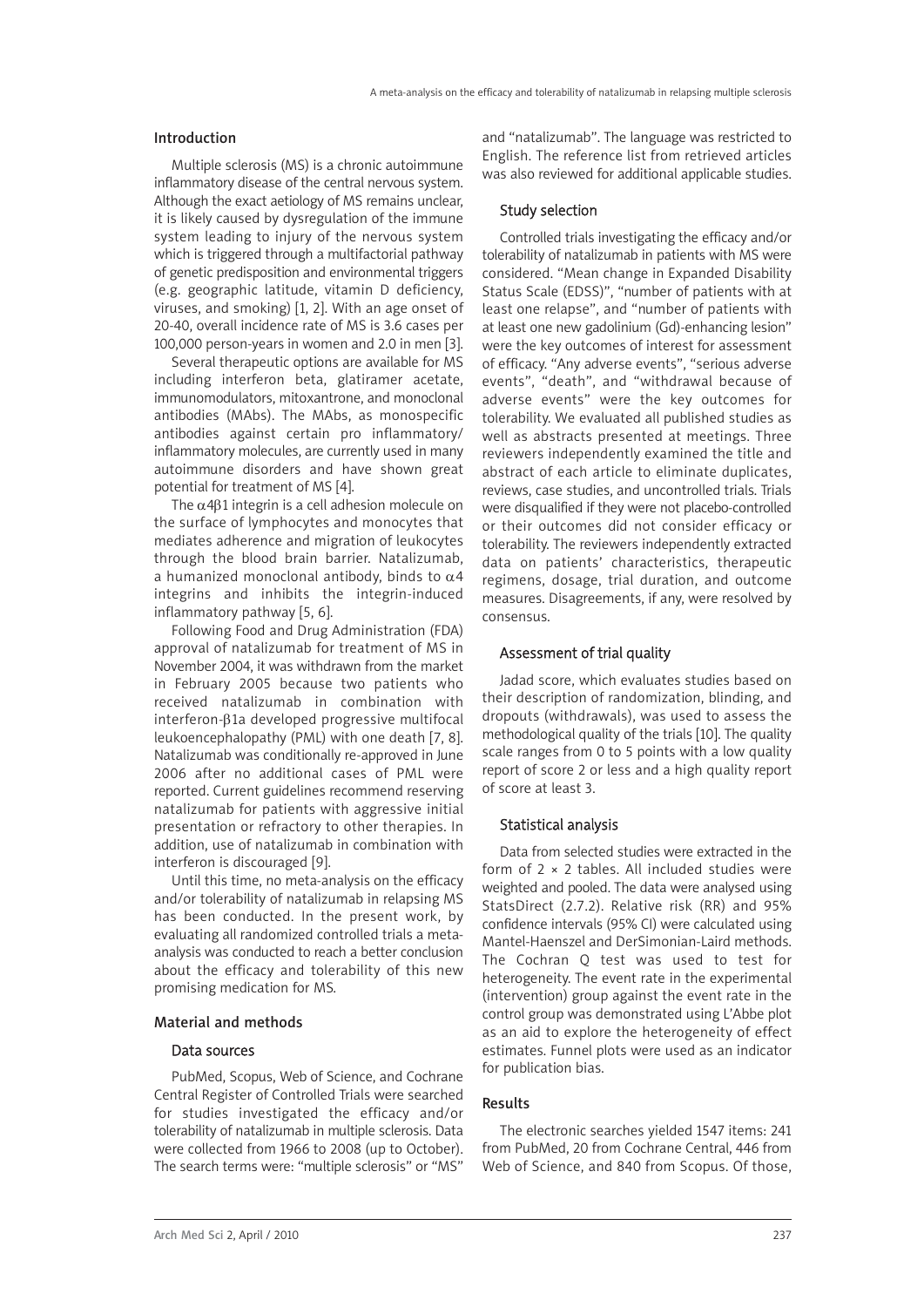9 trials were scrutinized in full text. Five reports were considered ineligible while 4 trials [11-14] were included in the analysis (Figure 1). All 4 trials received a Jadad score of 3 or more in assessment of trial quality (Table I). Patients' characteristics, type of MS, mean EDSS before trial, dosage of natalizumab, and duration of treatment/follow-up for each study are reported in Table II. This metaanalysis included 1407 patients with relapsing MS randomized to receive either natalizumab or placebo. All trials included in the current metaanalysis were randomized and double blinded and patients were diagnosed with relapsing MS according to EDSS score and magnetic resonance imaging (MRI) results.

### **Efficacy**

Pooled RR for at least 1 relapse in 4 trials including all doses [11-14] was 0.7 with 95% CI of 0.42 to 1.17 and a non-significant RR ( $p = 0.17$ , Figure 2A). The Cochrane Q test for heterogeneity indicated that the studies are heterogeneous  $(p = 0.0065,$  Figure 2B) and could not be combined; thus, the random effects for individual and summary of RR were applied. Regression of normalized effect versus precision for all included studies for relapse among natalizumab vs. placebo therapy was 2.02 (95% CI =  $-5.47$  to 9.51, *p* = 0.37), and Kendall's test on standardized effect vs. variance indicated tau = 0.67, *p* = 0.33 (Figure 2C).



Figure 1. Flow diagram of the study selection process

| <b>Table I.</b> Jadad quality score of randomized controlled trial included in the meta-analysis |
|--------------------------------------------------------------------------------------------------|
|--------------------------------------------------------------------------------------------------|

| Study                 | Factors and Jadad score |                                            |  |  |  |  |
|-----------------------|-------------------------|--------------------------------------------|--|--|--|--|
|                       | Randomization           | Withdrawals and dropouts Total Jadad score |  |  |  |  |
| Polman et al., 2006   |                         |                                            |  |  |  |  |
| O'Connor et al., 2004 |                         |                                            |  |  |  |  |
| Miller et al., 2003   |                         |                                            |  |  |  |  |
| Tubridy et al., 1999  |                         |                                            |  |  |  |  |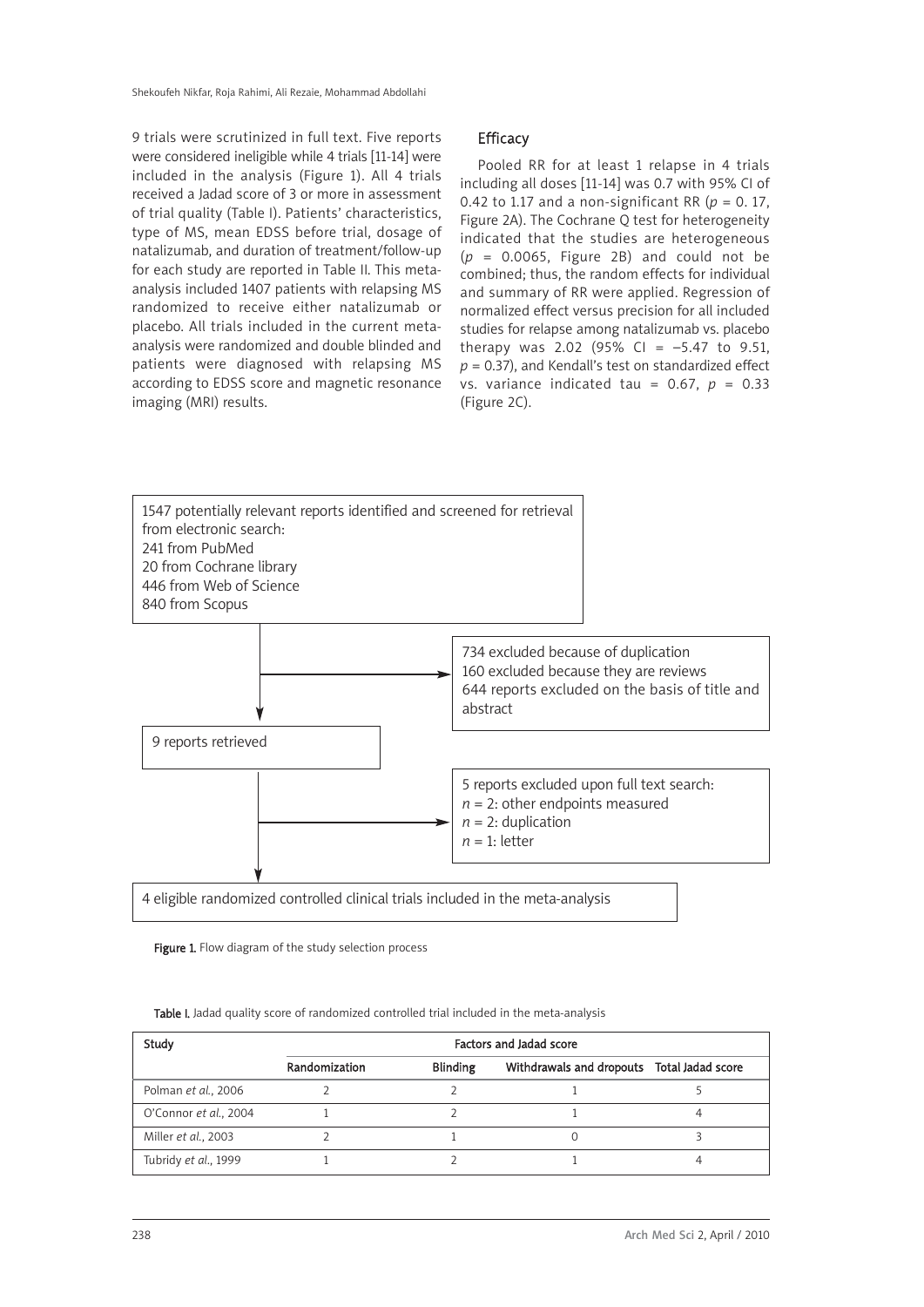Table II. Characteristics of papers included in the meta-analysis

| Study                    | Mean<br>age | Female | Sex (No.)<br>Male | Type of<br>MS        | <b>EDSS</b><br>Natalizumab | Placebo     | Dosage of<br>natalizumab                 | Duration of<br>treatment/<br>follow-up<br>[weeks] |
|--------------------------|-------------|--------|-------------------|----------------------|----------------------------|-------------|------------------------------------------|---------------------------------------------------|
| Polman<br>et al., 2006   | 36          | 660    | 282               | <b>RRMS</b>          | $2.3 + 1.2$                | $2.3 + 1.2$ | 300 mg<br>every 4 weeks                  | 48                                                |
| O'Connor<br>et al., 2004 | 39.5        | 147    | 33                | RRMS.<br><b>SPMS</b> | 1 mg: 4.5<br>3 mg: 4.3     | 4.5         | Single infusion of<br>1 mg/kg or 3 mg/kg | 45                                                |
| Miller<br>et al., 2003   | 43.9        | 152    | 61                | RRMS.<br><b>SPMS</b> | 3 mg: 4.2<br>6 mg: 4.3     | 4.4         | 3 mg/kg or 6 mg/kg<br>every 4 weeks      | 24                                                |
| Tubridy<br>et al., 1999  | 40.4        | 46     | 26                | RRMS, SPMS           | 4.9                        | 4.7         | 2 infusions of 3 mg/kg<br>4 weeks apart  | 24                                                |

*MS – multiple sclerosis, EDSS – Expanded Disability Status Scale, RRMS – relapsing remitting multiple sclerosis, SPMS – secondary progressive multiple sclerosis*

Summary RR for at least 1 relapse in 2 trials in which 3 mg/kg or 6 mg/kg or 300 mg every 4 weeks were administered for therapy [11, 13] was



#### Relative risk meta-analysis (random effects)

Figure 2A. Individual and pooled relative risk for the outcome of "at least one relapse" in the studies considering natalizumab vs. placebo therapy in all doses



natalizumab vs. placebo therapy in all doses

L'Abbe plot (symbol size represents sample size)

heterogeneity indicated that the studies are homogenous ( $p = 0.98$ , Figure 3B) and could be combined but because of few included studies, the random effects for individual and summary of RR were applied. Regression of normalized effect vs. precision for all included studies for clinical response among natalizumab vs. placebo therapy could not be calculated because of too few strata. The summary RR for at least 1 new Gd-

0.5 with a 95% CI of 0.42-0.61, a significant RR (*p* < 0.0001, Figure 3A). The Cochrane Q test for

enhancing lesion in 2 trials [11, 13] was 0.22 with a 95% CI of 0.05-1.01 and a non-significant RR (*p* = 0.051, Figure 4A). The Cochrane Q test for heterogeneity indicated that the studies are heterogeneous (*p* < 0.0001, Figure 4B) and could not be combined; thus the random effects for individual and summary of RR were applied. Regression of normalized effect vs. precision for all included studies for clinical response among natalizumab vs. placebo therapy could not be calculated because of too few strata.

Mean change in EDSS was reported in 3 trials [11, 12, 14]; but only 1 trial [12] reports standard



Figure 2C. Publication bias indicators for the outcome of "at least one relapse" in the studies considering natalizumab vs. placebo therapy in all doses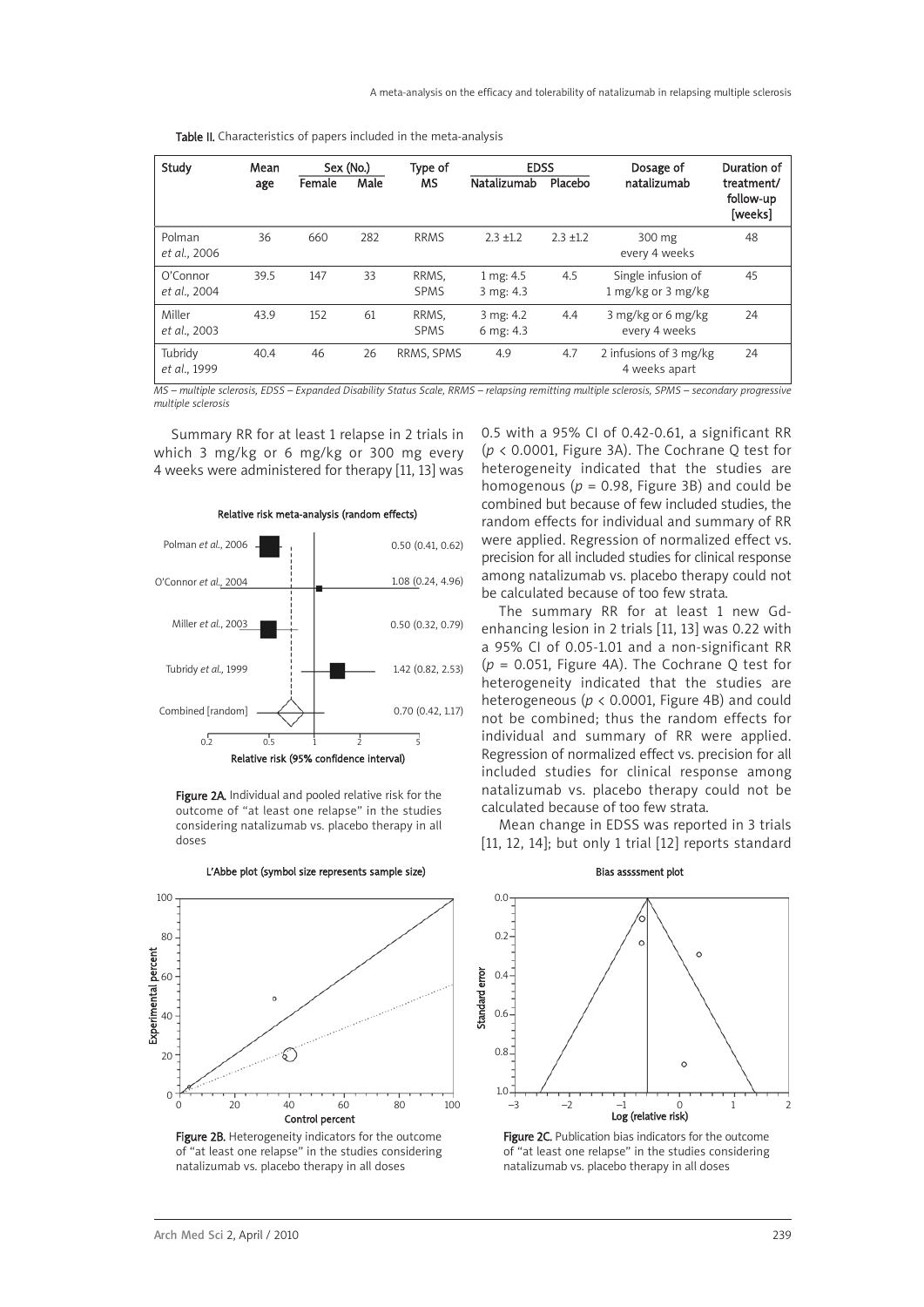

Relative risk meta-analysis plot (random effects)

Figure 3A. Individual and pooled relative risk for the outcome of "at least one relapse" in the studies considering natalizumab vs. placebo therapy in doses of 3 or 6 mg/kg or 300 mg every 4 weeks

Relative risk meta-analysis plot (random effects)



Figure 4A. Individual and pooled relative risk for the outcome of "at least one new Gd-enhancing lesion" in the studies considering natalizumab vs. placebo therapy

L'Abbe plot (symbol size represents sample size)



Figure 3B. Heterogeneity indicators for the outcome of "at least one relapse" in the studies considering natalizumab vs. placebo therapy in doses of 3 or 6 mg/kg or 300 mg every 4 weeks

L'Abbe plot (symbol size represents sample size)



Figure 4B. Heterogeneity indicators for the outcome of "at least one new Gd-enhancing lesion" in the studies considering natalizumab vs. placebo therapy

#### Table III. Outcomes

| Study                   | Mean change in EDSS                                       |                  | No. of patients with<br>at least one relapse |         | No. of patients with at least one<br>new Gd-enhancing lesion |         |  |
|-------------------------|-----------------------------------------------------------|------------------|----------------------------------------------|---------|--------------------------------------------------------------|---------|--|
|                         | Natalizumab                                               | Placebo          | Natalizumab                                  | Placebo | Natalizumab                                                  | Placebo |  |
| Polman<br>et al., 2006  |                                                           |                  | 126/627                                      | 126/315 | 22/627                                                       | 102/315 |  |
| O'Connor                | 1 mg: $-1.5 \pm 1.5$<br>et al., 2004 3 mg: $-1.3 \pm 1.4$ | $-1.5$ $\pm 1.5$ | 4/117                                        | 2/63    |                                                              |         |  |
| Miller<br>et al., 2003  | $3$ mg: $-0.14$<br>6 mg: $-0.03$                          | $+0.03$          | 27/142                                       | 27/71   | 43/142                                                       | 48/71   |  |
| Tubridy<br>et al., 1999 | $-0.04$                                                   | $+0.02$          | 18/37                                        | 12/35   |                                                              |         |  |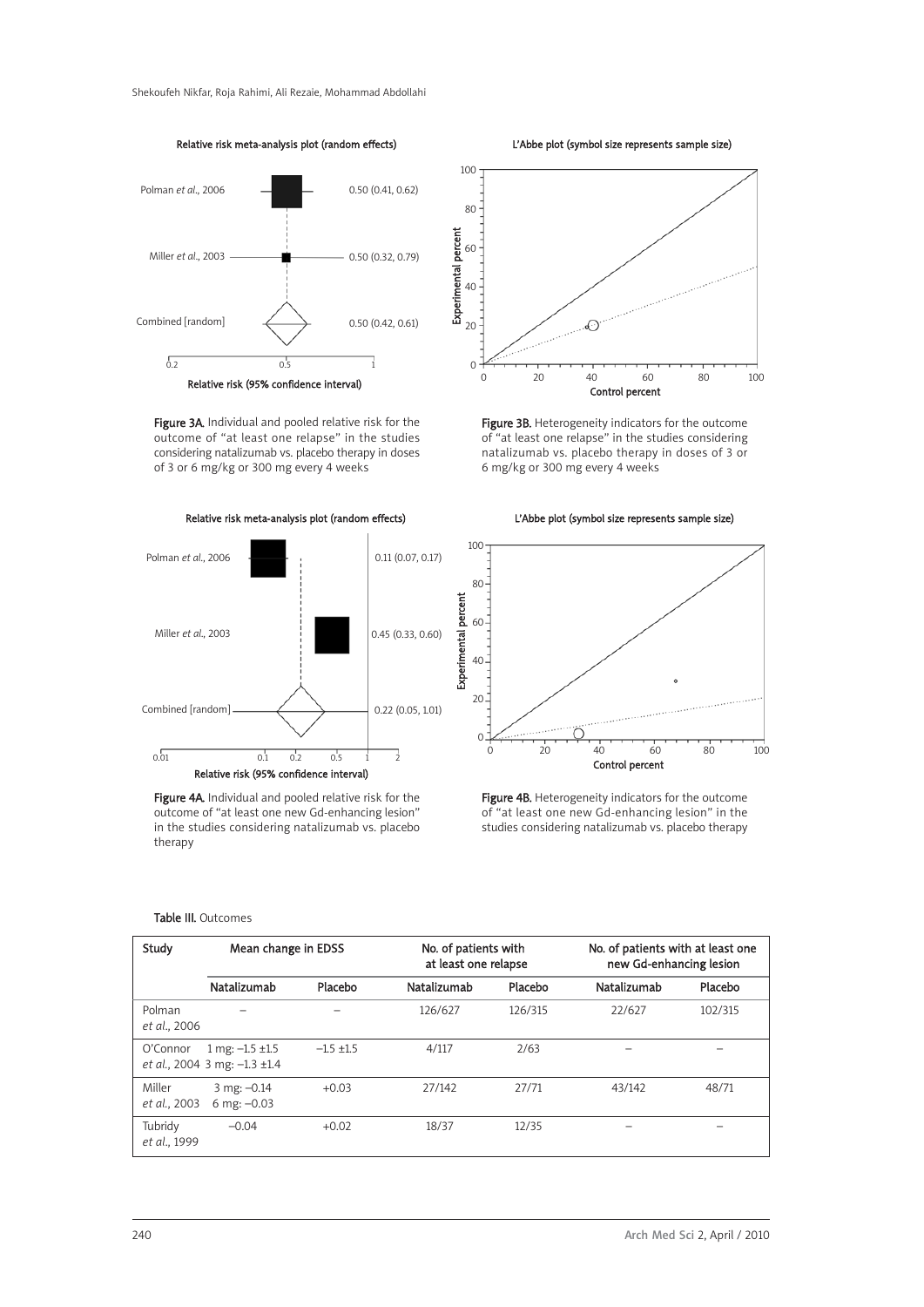deviation of the mean (Table III), leaving us with insufficient data to pool the results.

## **Tolerability**

Table IV shows the number of patients with any adverse events, serious adverse events, and withdrawal because of adverse events in both the natalizumab group and the placebo group in each trial. Type of serious and common adverse events, and cause of death are demonstrated in Table V. As shown, 3 deaths have been reported from 2 trials [11, 13]. In Polman's trial [13], 2 deaths occurred during the study, both in the natalizumab group. One patient, who died of malignant melanoma, had a history of malignant melanoma and had noted a new lesion at the time of receiving the first dose of natalizumab; he had received a total of 5 doses of natalizumab before receiving a confirmed diagnosis. A second patient died of alcohol

#### Table IV. Adverse events

intoxication after having received 25 doses of natalizumab. Another death was reported in Miller's study [11] because of pleural carcinomatosis complicated by haemothorax.

The summary RR for any adverse events of natalizumab vs. placebo therapy among 3 trials [12- 14] was 0.99 with a 95% CI of 0.96-1.01, indicating a non-significant RR for natalizumab administration (*p* = 0.34, Figure 5A). The Cochrane Q test for heterogeneity indicated that the studies are not significantly heterogeneous (*p* = 0.29, Figure 5B) and the fixed effects for individual and summary of RR were applied. Regression of normalized effect vs. precision for all included studies for any adverse events among natalizumab vs. placebo therapy could not be calculated because of too few strata.

The summary RR for serious adverse events of natalizumab vs. placebo therapy in 2 trials [11, 13] was 0.39 with a 95% CI of 0.29-0.52, indicating

| Study                       | Any adverse events |         | Serious adverse events |         | Death       |         | Withdrawal because<br>of adverse events |         |
|-----------------------------|--------------------|---------|------------------------|---------|-------------|---------|-----------------------------------------|---------|
|                             | Natalizumab        | Placebo | Natalizumab            | Placebo | Natalizumab | Placebo | Natalizumab                             | Placebo |
| Polman<br>et al.,<br>2006   | 596/627            | 300/312 | 56/627                 | 75/312  | 2/627       | 0/312   | 19/627                                  | 6/312   |
| O'Connor<br>et al.,<br>2004 | 106/117            | 56/63   |                        |         |             |         |                                         |         |
| Miller<br>et al.,<br>2003   |                    |         | 8/142                  | 7/71    | 0/142       | 1/71    | 7/142                                   | 3/71    |
| Tubridy<br>et al.,<br>1999  | 32/37              | 34/35   |                        |         |             |         |                                         |         |

| Study                       | Type of serious adverse events                                                                  |                                                                                                 | Type of common adverse events                       |                                                             | Cause of death                                    |                           |
|-----------------------------|-------------------------------------------------------------------------------------------------|-------------------------------------------------------------------------------------------------|-----------------------------------------------------|-------------------------------------------------------------|---------------------------------------------------|---------------------------|
|                             | Natalizumab                                                                                     | Placebo                                                                                         | Natalizumab                                         | Placebo                                                     | Natalizumab                                       | Placebo                   |
| Polman<br>et al.,<br>2006,  | relapse of<br>multiple<br>sclerosis<br>cholelithiasis.<br>need for<br>rehabilitation<br>therapy | relapse of<br>multiple<br>sclerosis,<br>cholelithiasis<br>need for<br>rehabilitation<br>therapy | headache,<br>fatigue,<br>urinary tract<br>infection | headache,<br>fatigue,<br>urinary tract<br>infection         | malignant<br>melanoma,<br>alcohol<br>intoxication |                           |
| O'Connor<br>et al.,<br>2004 |                                                                                                 |                                                                                                 | Headache,<br>pharyngitis,<br>nausea                 | headache,<br>pharyngitis,<br>dizziness.<br>back pain        |                                                   |                           |
| Miller<br>et al.,<br>2003   | anaphylactoid<br>reaction,<br>serum<br>sickness                                                 | serum<br>sickness                                                                               | headache,<br>infection,<br>pharyngitis              | headache,<br>accidental<br>injury, infection,<br>myasthenia |                                                   | pleural<br>carcinomatosis |

Table V. Type of adverse events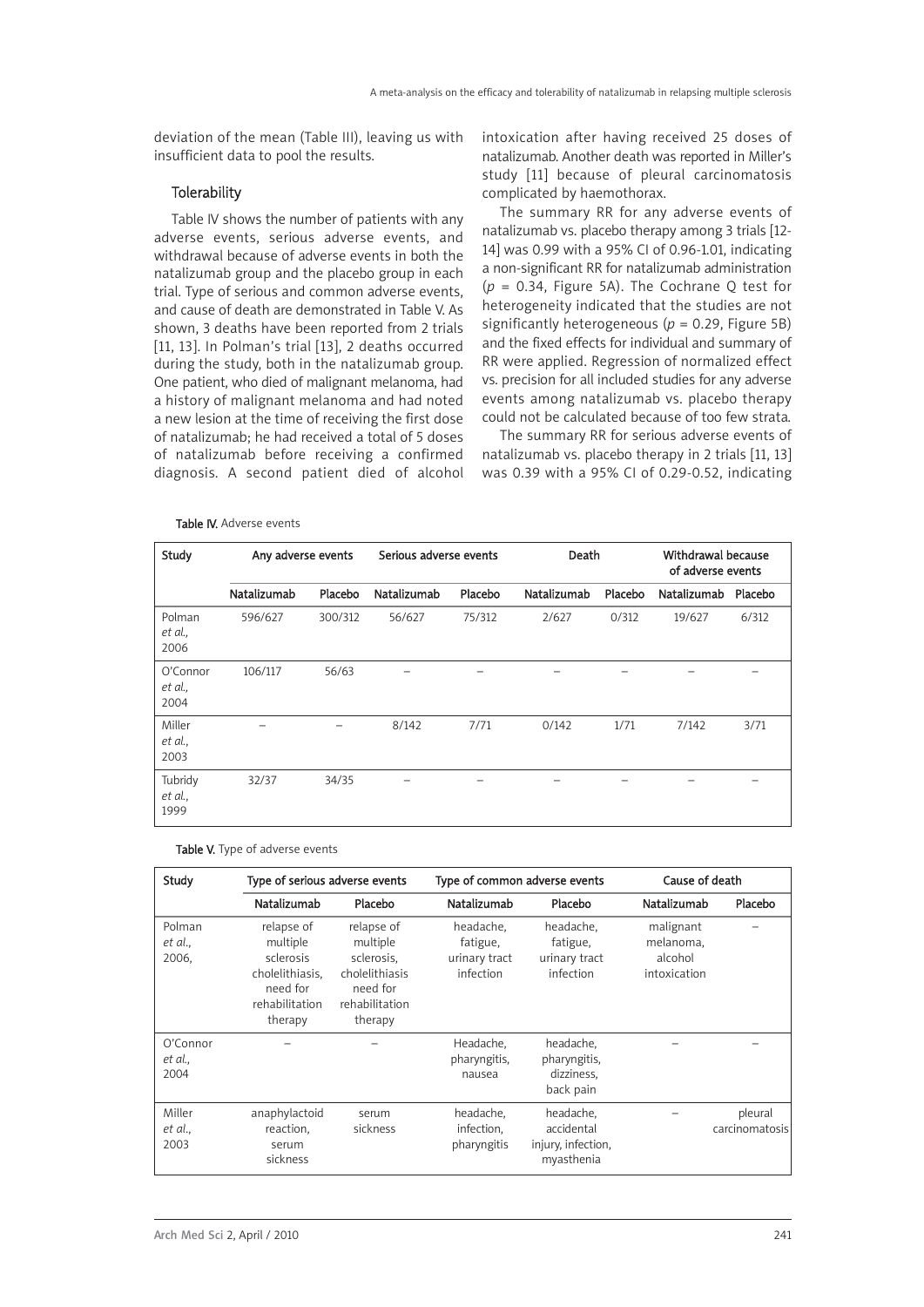Relative risk meta-analysis plot (fixed effect)



Relative risk (95% confidence interval)

Figure 5A. Individual and pooled relative risk for the outcome of "any adverse events" in the studies considering natalizumab vs. placebo therapy



Figure 6A. Individual and pooled relative risk for the outcome of "serious adverse events" in the studies considering natalizumab vs. placebo therapy

a significant RR for natalizumab administration (*p* < 0.0001, Figure 6A). The Cochrane Q test for heterogeneity indicated that the studies are homogeneous ( $p = 0.41$ , Figure 6B) but because of few included studies, the random effects for individual and summary of RR were applied. Regression of normalized effect vs. precision for all included studies for any adverse events among natalizumab vs. placebo therapy could not be calculated because of too few strata.

The summary RR for withdrawal due to adverse events by natalizumab vs. placebo therapy in two trials [11, 13] was 1.43 with a 95% CI of 0.68-3.02, indicating a non-significant RR for natalizumab administration ( $p = 0.35$ , Figure 7A). The Cochrane

L'Abbe plot (symbol size represents sample size)



Figure 5B. Heterogeneity indicators for the outcome of "any adverse events" in the studies considering natalizumab vs. placebo therapy

L'Abbe plot (symbol size represents sample size)



Figure 6B. Heterogeneity indicators for the outcome of "serious adverse events" in the studies considering natalizumab vs. placebo therapy

Q test for heterogeneity indicated that the studies are homogeneous ( $p = 0.7131$ , Figure 7B) and the random effects for individual and summary of RR were applied because of few included studies. Regression of normalized effect vs. precision for all included studies for any adverse events in natalizumab vs. placebo therapy could not be calculated because of too few strata.

#### Discussion

In the present study, the efficacy and tolerability of natalizumab were evaluated for the first time by meta-analysis technique. The results demonstrated non-priority of natalizumab over placebo in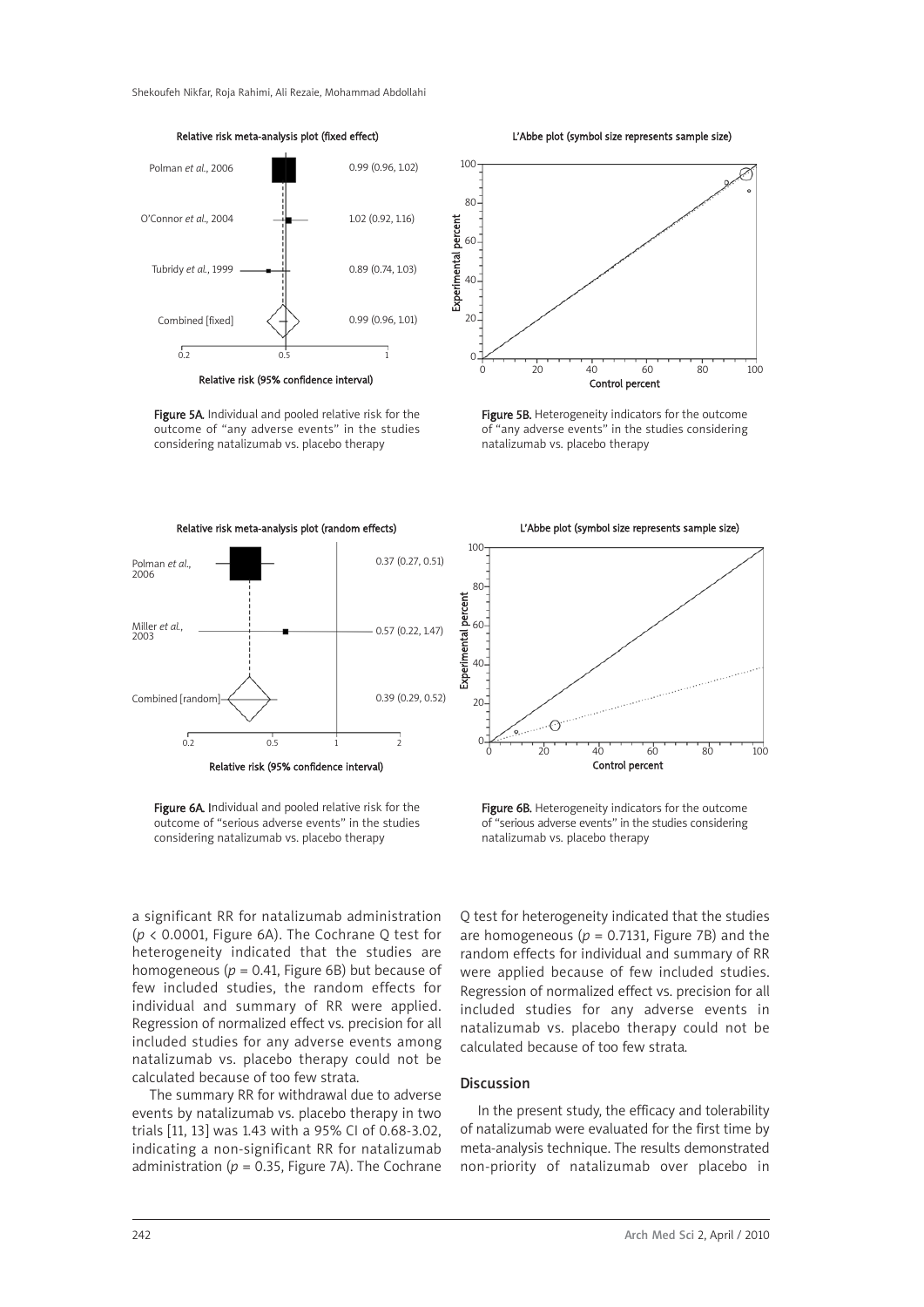

Relative risk (95% confidence interval)

Figure 7A. Individual and pooled relative risk for the outcome of "withdrawal due to adverse events" in the studies considering natalizumab vs. placebo therapy



L'Abbe plot (symbol size represents sample size)

Figure 7B. Heterogeneity indicators for the outcome of "withdrawal due to adverse events" in the studies considering natalizumab vs. placebo therapy

Control percent

preventing relapse or occurrence of new Gdenhancing lesions.

Since different drug regimens were administered to the patients in the included trials, only two trials were selected which had similar drug regimens and thus the analysis for these two trials was repeated [11, 13]. The results of this analysis showed that natalizumab was effective in preventing relapse and occurrence of new Gd-enhancing lesions when administered in 3 or 6 mg/kg doses every weeks. As shown in Figures 3A and 2A, the regimen of 3 or 6 mg/kg every 4 weeks seems the most appropriate because of the 50% reduction in relapse rate. In fact, this dose has also been recommended by the last reported guidelines from the National Institute for Health and Clinical Excellence (NICE, UK) and the TOUCH Natalizumab prescribing programme for MS.

Contrast-enhanced MRI is a sensitive method for detecting active lesions. Gd-enhancement is a marker for blood brain barrier breakdown and histologically correlates with the inflammatory phase of lesion development. New lesions in MS are defined as new enhancements in areas that had not been seen in a previous scan [15]. As explained in the introduction, PML is a serious adverse effect reported from patients who received natalizumab, but in the present meta-analysis there was no report of PML from natalizumab. There were two deaths reported in one of the included studies [13] in this meta-analysis but it seems they were not related to natalizumab. As shown in Table V, there was no significant difference between natalizumab and placebo in terms of serious and common adverse events.

According to the NICE guidelines, natalizumab is mostly recommended for the treatment of relapsing-remitting multiple sclerosis (RRMS), although it can be an option for other kinds of MS and it is recommended to continue with it until the clinicians consider it appropriate to stop.

Regarding the updated review of Consensus Reports related to current basic and escalating immunomodulatory treatments in MS, the indication and application of natalizumab should preferably be handled in an MS centre. In addition, it should be administered as monotherapy only in patients with a normal differential blood count with approval of exclusion for infections [16].

In conclusion, it seems that the best method of administration of natalizumab in patients with relapsing MS is 3 or 6 mg/kg every 4 weeks. Current data on the efficacy and safety of natalizumab seem to be insufficient and further clinical trials are needed to obtain more conclusive results [17].

#### Acknowledgments

This work was supported by a grant from the National Science Foundation (INSF). This study was presented in 11th Annual meeting of International Society for Pharmacoeconomics and Outcomes Research (ISPOR) in Greece and the abstract was published in Value in Health 2009; 12: A365-6.

1. DeAngelis T, Lublin F. Neurotherapeutics in multiple sclerosis: novel agents and emerging treatment strategies. Mt Sinai J Med 2008; 75: 157-67.

References